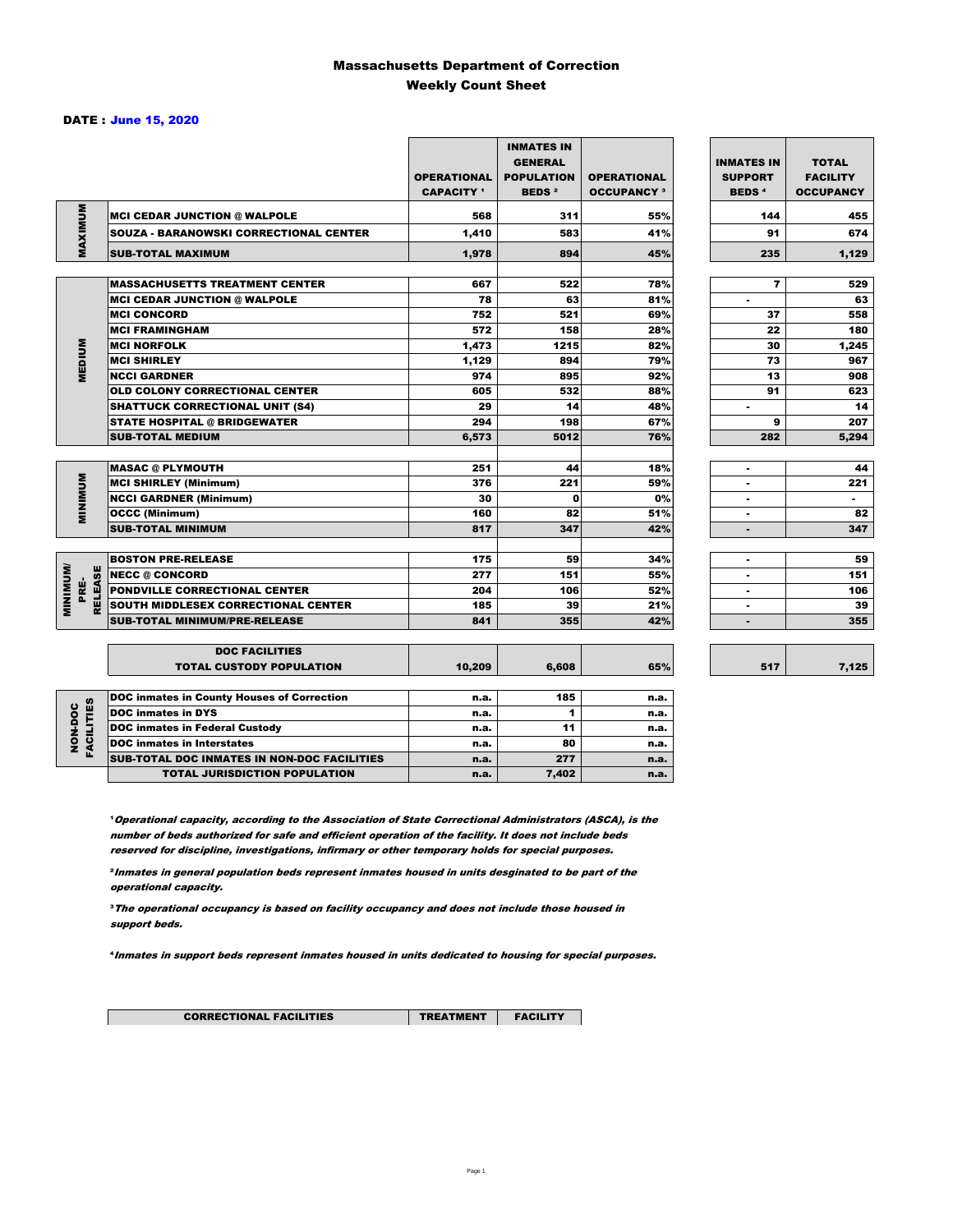### Massachusetts Department of Correction Weekly Count Sheet

| <b>HOSPITAL MISSION</b>             | <b>BEDS</b> | <b>OCCUPANCY</b> |
|-------------------------------------|-------------|------------------|
| <b>SHATTUCK CORRECTIONAL UNIT</b>   | 29          | 14               |
| <b>STATE HOSPITAL @ BRIDGEWATER</b> | 372         | 198              |
| <b>TOTAL</b>                        | 401         | 212              |

|                                                                | <b>FACILITY</b>  |
|----------------------------------------------------------------|------------------|
| <b>DOC INMATES IN COUNTY FACILITIES</b>                        | <b>OCCUPANCY</b> |
| <b>BARNSTABLE COUNTY</b>                                       | ۰                |
| <b>BERKSHIRE COUNTY</b>                                        | 5                |
| <b>BRISTOL COUNTY</b>                                          | ۰                |
| <b>DUKES COUNTY</b>                                            | -                |
| <b>ESSEX COUNTY</b>                                            | 1                |
| <b>FRANKLIN COUNTY</b>                                         | 10               |
| <b>HAMPDEN COUNTY*</b>                                         | 114              |
| <b>HAMPSHIRE COUNTY</b>                                        | 8                |
| <b>MIDDLESEX COUNTY</b>                                        | ۰                |
| <b>NORFOLK COUNTY</b>                                          | -                |
| <b>PLYMOUTH COUNTY</b>                                         | 46               |
| <b>SUFFOLK COUNTY</b>                                          | 1                |
| <b>WORCESTER COUNTY</b>                                        | ۰                |
| <b>TOTAL</b>                                                   | 185              |
| *Note* Hampden County has 53 Section 35 inmates (Stoney Brook) |                  |
|                                                                | <b>EACH ITV</b>  |

| <b>DOC INMATES IN OTHER FACILITIES</b> | <b>FACILITY</b><br><b>OCCUPANCY</b> |
|----------------------------------------|-------------------------------------|
| <b>FEDERAL BUREAU OF PRISONS</b>       |                                     |
| <b>DYS</b>                             |                                     |
| <b>INTERSTATES</b>                     | 80                                  |
| <b>TOTAL</b>                           |                                     |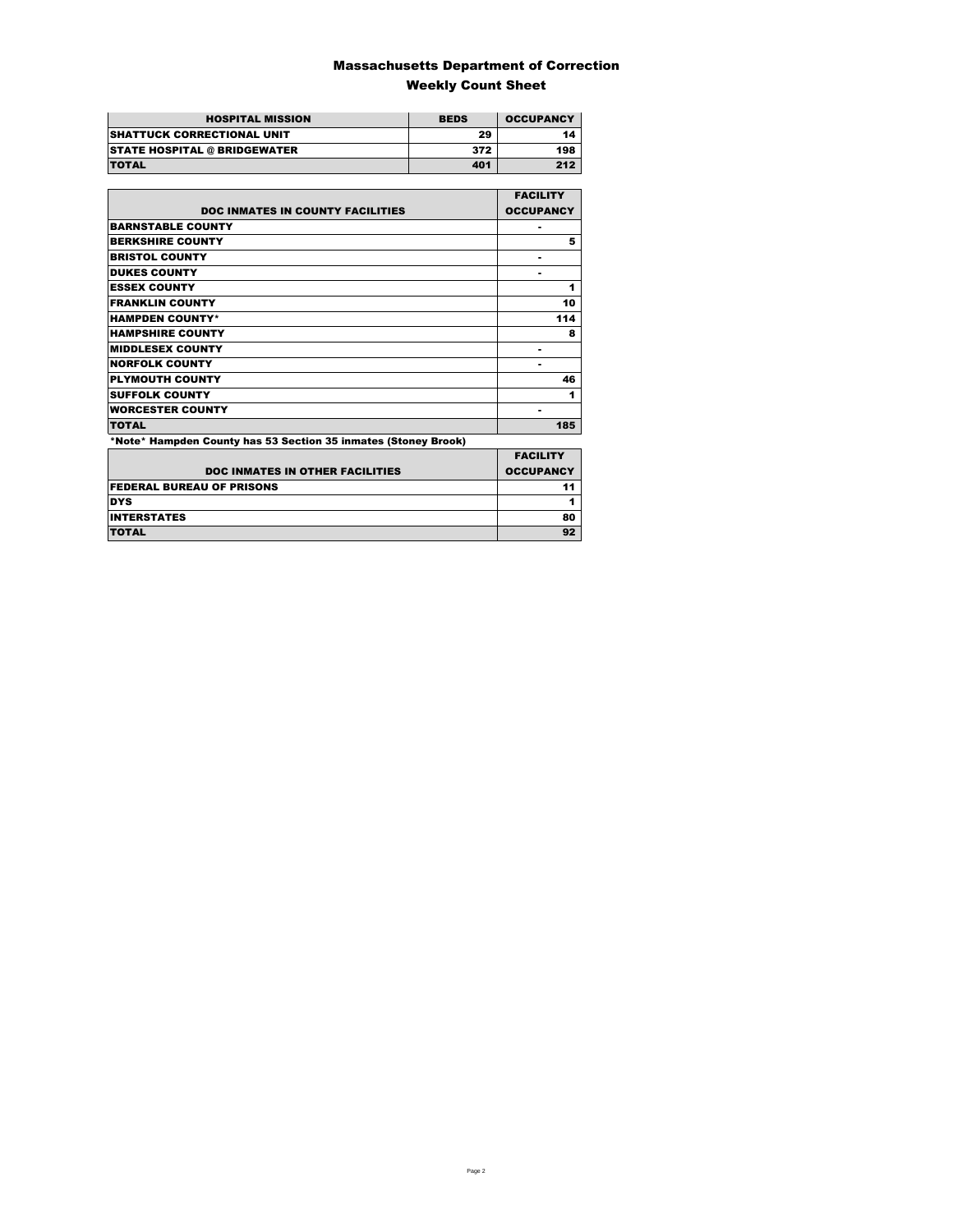#### **06/15/20**

| <b>COUNTY</b>                           | <b>SECURITY LEVEL</b>                 |                                |                                 |                              |                                |                                |                                 |                              |                                     |                            | <b>TOTAL</b>                   |                            |
|-----------------------------------------|---------------------------------------|--------------------------------|---------------------------------|------------------------------|--------------------------------|--------------------------------|---------------------------------|------------------------------|-------------------------------------|----------------------------|--------------------------------|----------------------------|
| <b>BARNSTABLE</b>                       | <b>TYPE</b>                           | <b>MAXIMUM</b>                 |                                 | <b>MEDIUM</b>                |                                |                                | <b>MINIMUM</b>                  |                              | <b>PRE-RELEASE</b>                  |                            | <b>TOTAL</b>                   |                            |
|                                         |                                       | <b>MALE</b>                    | <b>FEMALE</b>                   | <b>MALE</b>                  | <b>FEMALE</b>                  | <b>MALE</b>                    | <b>FEMALE</b>                   | <b>MALE</b>                  | <b>FEMALE</b>                       | <b>MALE</b>                | <b>FEMALE</b>                  | <b>FACILITY</b>            |
|                                         | <b>COUNTY</b>                         | $\mathbf 0$                    | $\mathbf{0}$                    | 68                           | 7<br>$\mathbf 0$               | $\mathbf{0}$                   | 0                               | $\mathbf{0}$                 | $\overline{0}$                      | 68                         | 7<br>0                         | 75                         |
| <b>HOUSE OF</b><br><b>CORRECTION</b>    | <b>STATE</b><br><b>FEDERAL</b>        | $\overline{0}$<br>0            | $\mathbf 0$<br>$\mathbf 0$      | 0<br>0                       | 0                              | $\overline{0}$<br>0            | $\overline{0}$<br>$\mathbf 0$   | $\mathbf 0$<br>$\mathbf 0$   | $\overline{0}$<br>0                 | $\mathbf 0$<br>$\mathbf 0$ | 0                              | $\mathbf 0$<br>$\mathbf 0$ |
|                                         | <b>TOTAL</b>                          | $\overline{0}$                 | $\overline{0}$                  | 68                           | $\overline{7}$                 | $\mathbf 0$                    | $\mathbf 0$                     | $\mathbf{0}$                 | $\mathbf 0$                         | 68                         | $\overline{7}$                 | 75                         |
|                                         | <b>COUNTY</b>                         | $\overline{0}$                 | $\overline{0}$                  | 84                           | 6                              | $\Omega$                       | $\mathbf 0$                     | $\mathbf{0}$                 | $\overline{0}$                      | 84                         | 6                              | 90                         |
| JAIL                                    | <b>OTHER COUNTY</b>                   | $\mathbf{0}$                   | $\mathbf 0$                     | 1                            | $\mathbf 0$                    | $\overline{0}$                 | $\overline{0}$                  | $\Omega$                     | $\overline{0}$                      | $\mathbf{1}$               | 0                              | $\mathbf{1}$               |
|                                         | FEDERAL                               | $\mathbf 0$                    | $\Omega$                        | $\Omega$                     | $\Omega$                       | $\Omega$                       | $\overline{0}$                  | $\Omega$                     | $\overline{0}$                      | 0                          | 0                              | $\mathbf 0$                |
|                                         | <b>TOTAL</b><br><b>FACILITY TOTAL</b> | $\overline{0}$<br>0            | $\Omega$<br>$\bf{0}$            | 85<br>153                    | 6<br>13                        | $\Omega$<br>0                  | $\overline{0}$<br>0             | $\Omega$<br>0                | $\overline{0}$<br>0                 | 85<br>153                  | 6<br>13                        | 91<br>166                  |
|                                         |                                       |                                |                                 |                              |                                |                                |                                 |                              |                                     |                            |                                |                            |
| <b>BERKSHIRE</b>                        | <b>TYPE</b>                           |                                | <b>MAXIMUM</b>                  |                              | <b>MEDIUM</b>                  |                                | <b>MINIMUM</b>                  |                              | <b>PRE-RELEASE</b>                  |                            | <b>TOTAL</b>                   |                            |
|                                         |                                       | <b>MALE</b>                    | <b>FEMALE</b>                   | <b>MALE</b>                  | <b>FEMALE</b>                  | <b>MALE</b>                    | <b>FEMALE</b>                   | <b>MALE</b>                  | <b>FEMALE</b>                       | <b>MALE</b>                | <b>FEMALE</b>                  | <b>FACILITY</b>            |
| <b>HOUSE OF</b>                         | <b>COUNTY</b><br><b>STATE</b>         | $\mathbf 0$<br>$\mathbf 0$     | $\mathbf 0$<br>$\mathbf 0$      | 57<br>5                      | 0<br>$\mathbf{0}$              | 0<br>$\mathbf{0}$              | $\mathbf{0}$<br>$\mathbf 0$     | $\mathbf{0}$<br>$\mathbf{0}$ | $\mathbf{0}$<br>$\overline{0}$      | 57<br>5                    | 0<br>0                         | 57<br>5                    |
| <b>CORRECTION</b>                       | <b>FEDERAL</b>                        | $\overline{0}$                 | $\mathbf 0$                     | 0                            | $\mathbf{0}$                   | 0                              | $\overline{0}$                  | $\mathbf{0}$                 | $\overline{0}$                      | $\mathbf 0$                | $\mathbf 0$                    | $\mathbf 0$                |
|                                         | <b>TOTAL</b>                          | $\overline{0}$                 | $\overline{0}$                  | 62                           | $\mathbf 0$                    | $\mathbf 0$                    | $\overline{0}$                  | $\mathbf{0}$                 | $\overline{0}$                      | 62                         | $\overline{0}$                 | 62                         |
|                                         | <b>COUNTY</b>                         | $\overline{0}$                 | $\overline{0}$                  | 81                           | $\mathbf 0$                    | $\mathbf 0$                    | $\overline{0}$                  | $\mathbf{0}$                 | $\overline{0}$                      | 81                         | $\mathbf{0}$                   | 81                         |
| JAIL                                    | <b>OTHER COUNTY</b>                   | $\mathbf{0}$                   | $\mathbf 0$                     | 0                            | $\mathbf{0}$                   | $\mathbf{0}$                   | $\mathbf 0$                     | $\Omega$                     | $\mathbf{0}$                        | $\mathbf 0$                | $\mathbf{0}$                   | 0                          |
|                                         | <b>FEDERAL</b>                        | $\mathbf 0$<br>$\mathbf 0$     | $\mathbf 0$<br>$\overline{0}$   | 0                            | $\mathbf{0}$<br>$\mathbf 0$    | $\mathbf{0}$<br>$\overline{0}$ | $\mathbf 0$<br>$\mathbf 0$      | $\mathbf{0}$<br>$\mathbf{0}$ | $\overline{0}$<br>$\mathbf 0$       | $\mathbf 0$                | $\mathbf{0}$<br>$\overline{0}$ | $\mathbf 0$                |
|                                         | <b>TOTAL</b><br><b>FACILITY TOTAL</b> | 0                              | 0                               | 81<br>143                    | 0                              | $\mathbf{0}$                   | 0                               | $\bf{0}$                     | 0                                   | 81<br>143                  | 0                              | 81<br>143                  |
|                                         |                                       |                                |                                 |                              |                                |                                |                                 |                              |                                     |                            |                                |                            |
| <b>BRISTOL</b>                          | <b>TYPE</b>                           | <b>MAXIMUM</b>                 |                                 | <b>MEDIUM</b>                |                                |                                | <b>MINIMUM</b>                  |                              | <b>PRE-RELEASE</b>                  |                            | <b>TOTAL</b>                   |                            |
| <b>Ash Street</b>                       |                                       | <b>MALE</b>                    | <b>FEMALE</b>                   | <b>MALE</b>                  | <b>FEMALE</b>                  | <b>MALE</b>                    | <b>FEMALE</b>                   | <b>MALE</b>                  | <b>FEMALE</b>                       | <b>MALE</b>                |                                | <b>FEMALE FACILITY</b>     |
| <b>HOUSE OF</b>                         | <b>COUNTY</b><br><b>STATE</b>         | $\mathbf{0}$<br>$\overline{0}$ | $\mathbf 0$<br>$\mathbf 0$      | 16<br>0                      | $\mathbf{0}$<br>$\mathbf 0$    | $\mathbf{0}$<br>$\Omega$       | 0<br>$\mathbf{0}$               | $\mathbf{0}$<br>$\mathbf{0}$ | 0<br>$\overline{0}$                 | 16<br>0                    | 0<br>0                         | 16<br>$\pmb{0}$            |
| <b>CORRECTION</b>                       | <b>FEDERAL</b>                        | $\mathbf{0}$                   | $\mathbf 0$                     | $\Omega$                     | $\mathbf 0$                    | $\Omega$                       | $\mathbf 0$                     | $\mathbf{0}$                 | $\overline{0}$                      | $\mathbf 0$                | $\mathbf{0}$                   | $\mathbf 0$                |
|                                         | <b>TOTAL</b>                          | $\overline{0}$                 | $\Omega$                        | 16                           | $\overline{0}$                 | $\mathbf 0$                    | $\overline{0}$                  | $\mathbf{0}$                 | $\overline{0}$                      | 16                         | $\overline{0}$                 | 16                         |
|                                         | <b>COUNTY</b>                         | $\overline{0}$                 | $\Omega$                        | 76                           | $\overline{0}$                 | $\overline{0}$                 | $\overline{0}$                  | $\Omega$                     | 0                                   | 76                         | $\overline{0}$                 | 76                         |
| JAIL                                    | <b>OTHER COUNTY</b>                   | $\mathbf 0$                    | $\mathbf 0$                     | $\mathbf 0$                  | $\mathbf 0$                    | $\mathbf{0}$                   | $\mathbf 0$                     | $\mathbf 0$                  | 0                                   | $\mathbf 0$                | $\mathbf{0}$                   | $\mathbf 0$                |
|                                         | <b>FEDERAL</b>                        | $\overline{0}$                 | $\mathbf 0$                     |                              | $\overline{0}$                 | $\Omega$                       | 0                               | $\Omega$                     |                                     | 1                          | 0                              |                            |
|                                         | <b>TOTAL</b><br><b>FACILITY TOTAL</b> | $\overline{0}$<br>0            | $\mathbf{0}$<br>0               | 77<br>93                     | $\mathbf{0}$<br>0              | $\mathbf{0}$<br>$\mathbf{0}$   | $\overline{0}$<br>0             | $\Omega$<br>0                | $\overline{0}$<br>0                 | 77<br>93                   | $\overline{0}$<br>0            | 77<br>93                   |
|                                         |                                       |                                |                                 |                              |                                |                                |                                 |                              |                                     |                            |                                |                            |
| <b>BRISTOL</b>                          | <b>TYPE</b>                           | <b>MAXIMUM</b>                 |                                 | <b>MEDIUM</b>                |                                |                                | <b>MINIMUM</b>                  |                              | <b>PRE-RELEASE</b>                  |                            | <b>TOTAL</b>                   |                            |
| <b>Dartmouth</b>                        | <b>COUNTY</b>                         | <b>MALE</b><br>$\mathbf 0$     | <b>FEMALE</b><br>$\mathbf 0$    | <b>MALE</b><br>149           | <b>FEMALE</b><br>0             | <b>MALE</b><br>0               | <b>FEMALE</b><br>0              | <b>MALE</b><br>$\mathbf{0}$  | <b>FEMALE</b><br>$\overline{0}$     | <b>MALE</b><br>149         | <b>FEMALE</b><br>0             | <b>FACILITY</b><br>149     |
| <b>HOUSE OF</b>                         | <b>STATE</b>                          | $\overline{0}$                 | $\Omega$                        | 0                            | $\mathbf 0$                    | $\Omega$                       | 0                               | $\Omega$                     | $\mathbf 0$                         | $\mathbf 0$                | $\pmb{0}$                      | 0                          |
| <b>CORRECTION</b>                       | <b>FEDERAL</b>                        | $\overline{0}$                 | $\mathbf{0}$                    | 1                            | 0                              | 0                              | 0                               | $\mathbf{0}$                 | $\overline{0}$                      | $\mathbf{1}$               | $\mathbf 0$                    | 1                          |
|                                         | <b>TOTAL</b>                          | $\overline{0}$                 | $\mathbf{0}$                    | 150                          | $\overline{0}$                 | $\overline{0}$                 | $\mathbf 0$                     | $\mathbf{0}$                 | $\mathbf 0$                         | 150                        | $\overline{0}$                 | 150                        |
|                                         | <b>COUNTY</b>                         | $\mathbf 0$                    | $\mathbf{0}$                    | 275                          | 9                              | $\mathbf{0}$                   | $\mathbf 0$                     | $\mathbf{0}$                 | $\mathbf 0$                         | 275                        | 9                              | 284                        |
| JAIL                                    | <b>OTHER COUNTY</b><br><b>FEDERAL</b> | $\overline{0}$<br>$\mathbf 0$  | $\mathbf 0$<br>$\mathbf 0$      | 64<br>2                      | 1<br>$\mathbf 0$               | $\overline{0}$<br>0            | $\overline{0}$<br>$\mathbf 0$   | $\Omega$<br>$\mathbf{0}$     | $\overline{0}$<br>0                 | 64<br>$\overline{2}$       | 1<br>0                         | 65<br>$\overline{2}$       |
|                                         | <b>TOTAL</b>                          | $\mathbf 0$                    | $\overline{0}$                  | 341                          | 10                             | $\overline{0}$                 | $\mathbf 0$                     | $\mathbf{0}$                 | $\mathbf 0$                         | 341                        | 10                             | 351                        |
|                                         | <b>FACILITY TOTAL</b>                 | O                              | 0                               | 491                          | 10                             | 0                              | $\bf{0}$                        | 0                            | 0                                   | 491                        | 10                             | 501                        |
|                                         |                                       |                                |                                 |                              |                                |                                |                                 |                              |                                     |                            |                                |                            |
| <b>BRISTOL</b><br><b>Women's Center</b> | <b>TYPE</b>                           | <b>MAXIMUM</b><br><b>MALE</b>  | <b>FEMALE</b>                   | <b>MEDIUM</b><br><b>MALE</b> | <b>FEMALE</b>                  | <b>MALE</b>                    | <b>MINIMUM</b><br><b>FEMALE</b> | <b>MALE</b>                  | <b>PRE-RELEASE</b><br><b>FEMALE</b> | <b>MALE</b>                | <b>TOTAL</b><br><b>FEMALE</b>  | <b>FACILITY</b>            |
|                                         | <b>COUNTY</b>                         | $\mathbf{0}$                   | 0                               | 0                            | 4                              | $\mathbf 0$                    | 0                               | $\mathbf 0$                  | $\mathbf 0$                         | 0                          | 4                              | 4                          |
| <b>SENTENCED</b>                        | <b>STATE</b>                          | $\overline{0}$                 | 0                               | $\overline{0}$               | $\mathbf 0$                    | $\Omega$                       | $\mathbf 0$                     | $\mathbf{0}$                 | $\mathbf 0$                         | $\mathbf{0}$               | $\overline{0}$                 | $\Omega$                   |
|                                         | <b>FEDERAL</b>                        | $\mathbf{0}$                   | 0                               | 0                            | $\pmb{0}$                      | $\mathbf 0$                    | 0                               | $\mathbf 0$                  | 0                                   | 0                          | 0                              | $\pmb{0}$                  |
|                                         | <b>TOTAL</b>                          | $\overline{0}$                 | $\overline{0}$                  | $\overline{0}$               | $\overline{4}$                 | $\overline{0}$                 | $\mathbf 0$                     | $\mathbf{0}$                 | $\overline{0}$                      | $\bf 0$                    | 4                              | $\overline{\mathbf{4}}$    |
|                                         | <b>COUNTY</b>                         | $\overline{0}$                 | $\Omega$                        | $\overline{0}$               | 13                             | $\Omega$                       | $\overline{0}$                  | $\Omega$                     | $\mathbf 0$                         | $\pmb{0}$                  | 13                             | 13                         |
| <b>UNSENTENCED</b>                      | INS<br><b>FEDERAL</b>                 | $\mathbf 0$<br>$\overline{0}$  | 0<br>$\Omega$                   | $\pmb{0}$<br>$\overline{0}$  | $\mathbf 0$<br>$\mathbf{0}$    | $\mathbf 0$<br>$\Omega$        | 0<br>$\overline{0}$             | $\mathbf{0}$<br>$\Omega$     | $\pmb{0}$<br>$\overline{0}$         | $\pmb{0}$<br>$\pmb{0}$     | $\mathbf 0$<br>0               | $\pmb{0}$<br>$\mathbf 0$   |
|                                         | <b>TOTAL</b>                          | $\overline{0}$                 | $\overline{0}$                  | $\overline{0}$               | 13                             | $\overline{0}$                 | $\overline{0}$                  | $\overline{0}$               | $\mathbf 0$                         | $\bf 0$                    | 13                             | 13                         |
|                                         | <b>FACILITY TOTAL</b>                 | 0                              | $\mathbf 0$                     | $\bf{0}$                     | 17                             | $\mathbf 0$                    | 0                               | $\mathbf 0$                  | 0                                   | 0                          | 17                             | 17                         |
|                                         |                                       |                                |                                 |                              |                                |                                |                                 |                              |                                     |                            |                                |                            |
| <b>DUKES</b>                            | <b>TYPE</b>                           | <b>MALE</b>                    | <b>MAXIMUM</b><br><b>FEMALE</b> | <b>MALE</b>                  | <b>MEDIUM</b><br><b>FEMALE</b> | <b>MALE</b>                    | <b>MINIMUM</b><br><b>FEMALE</b> | <b>MALE</b>                  | <b>PRE-RELEASE</b><br><b>FEMALE</b> | <b>MALE</b>                | <b>TOTAL</b>                   | <b>FEMALE   FACILITY</b>   |
|                                         | <b>COUNTY</b>                         | 2                              | $\mathbf 0$                     | 5                            | $\mathbf{0}$                   | $\mathbf{1}$                   | $\mathbf{0}$                    | $\mathbf 0$                  | $\mathbf 0$                         | 8                          | $\mathbf{0}$                   | 8                          |
| <b>HOUSE OF</b>                         | <b>STATE</b>                          | 0                              | $\mathbf{0}$                    | $\mathbf 0$                  | $\mathbf 0$                    | 0                              | 0                               | 0                            | $\mathbf 0$                         | 0                          | 0                              | $\mathbf 0$                |
| <b>CORRECTION</b>                       | <b>FEDERAL</b>                        | 0                              | $\mathbf{0}$                    | $\mathbf 0$                  | $\mathbf 0$                    | $\mathbf 0$                    | $\overline{0}$                  | 0                            | $\overline{0}$                      | $\pmb{0}$                  | 0                              | $\mathbf 0$                |
|                                         | <b>TOTAL</b>                          | $\overline{2}$                 | $\mathbf 0$                     | $5\phantom{.0}$              | $\mathbf 0$                    | 1                              | $\mathbf 0$                     | $\mathbf 0$                  | $\mathbf 0$                         | $\bf 8$                    | $\mathbf 0$                    | 8                          |
| JAIL                                    | <b>COUNTY</b><br><b>OTHER COUNTY</b>  | 0<br>$\mathbf 0$               | $\mathbf 0$<br>$\mathbf{0}$     | $\mathbf 0$<br>$\mathbf 0$   | $\pmb{0}$<br>$\mathbf{0}$      | $\mathbf 0$<br>$\overline{0}$  | $\mathbf 0$<br>$\mathbf 0$      | $\mathbf 0$<br>$\mathbf{0}$  | $\mathbf 0$<br>$\overline{0}$       | 0<br>$\mathbf 0$           | 0<br>$\mathbf{0}$              | $\pmb{0}$<br>$\pmb{0}$     |
|                                         | <b>FEDERAL</b>                        | 0                              | $\mathbf{0}$                    | $\overline{0}$               | $\pmb{0}$                      | $\mathbf{0}$                   | 0                               | $\mathbf 0$                  | $\mathbf 0$                         | 0                          | $\mathbf 0$                    | $\pmb{0}$                  |
|                                         | <b>TOTAL</b>                          | $\mathbf 0$                    | $\mathbf{0}$                    | $\pmb{0}$                    | $\pmb{0}$                      | $\mathbf 0$                    | $\mathbf 0$                     | $\mathbf{0}$                 |                                     | $\pmb{0}$                  | $\mathbf 0$                    | $\pmb{0}$                  |
|                                         | <b>FACILITY TOTAL</b>                 | 2                              | $\bf{0}$                        | 5                            | $\mathbf{0}$                   | 1                              | 0                               | $\mathbf{0}$                 |                                     | 8                          | 0                              | 8                          |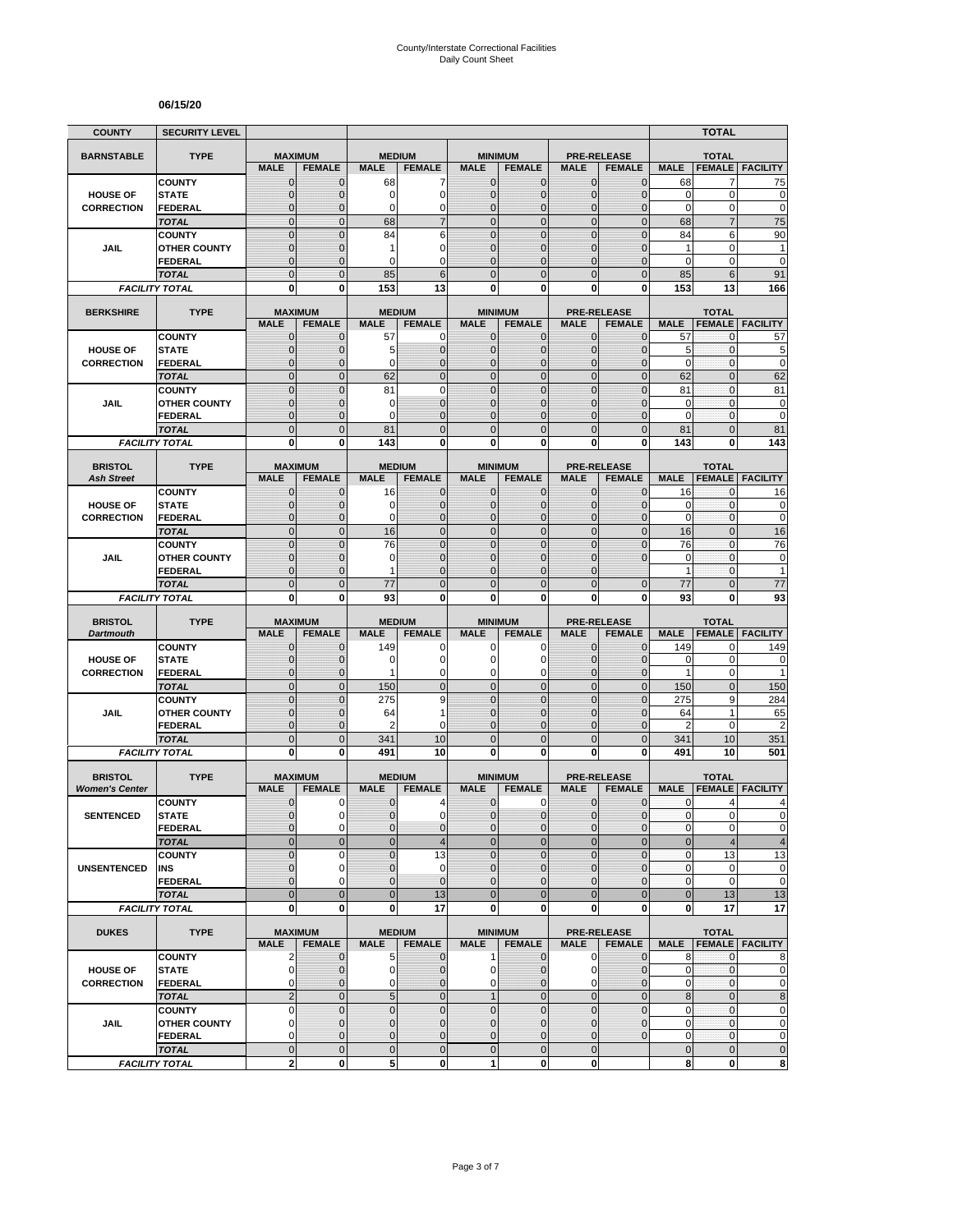# County/Interstate Correctional Facilities Daily Count Sheet

| <b>ESSEX</b>                         | <b>TYPE</b>                           |                                  | <b>MAXIMUM</b>                | <b>MEDIUM</b>                  |                               | <b>MINIMUM</b>                |                                  |                               | <b>PRE-RELEASE</b>            |                               | <b>TOTAL</b>                 |                        |
|--------------------------------------|---------------------------------------|----------------------------------|-------------------------------|--------------------------------|-------------------------------|-------------------------------|----------------------------------|-------------------------------|-------------------------------|-------------------------------|------------------------------|------------------------|
| <b>Middleton</b>                     |                                       | <b>MALE</b>                      | <b>FEMALE</b>                 | <b>MALE</b>                    | <b>FEMALE</b>                 | <b>MALE</b>                   | <b>FEMALE</b>                    | <b>MALE</b>                   | <b>FEMALE</b>                 | <b>MALE</b>                   |                              | <b>FEMALE FACILITY</b> |
|                                      | <b>COUNTY</b>                         | 0                                | $\mathbf 0$                   | 215                            | 0                             | $\mathbf{0}$                  | $\mathbf{0}$                     | $\mathbf{0}$                  | $\Omega$                      | 215                           | 0                            | 215                    |
| <b>HOUSE OF</b>                      | <b>STATE</b>                          | 0                                | $\mathbf 0$                   | $\Omega$                       | 0                             | $\mathbf 0$                   | $\mathbf{0}$                     | $\mathbf{0}$                  | $\Omega$                      | $\Omega$                      | $\mathbf{0}$                 | 0                      |
| <b>CORRECTION</b>                    | <b>FEDERAL</b>                        | $\Omega$<br>$\mathbf 0$          | $\mathbf 0$<br>$\overline{0}$ | $\Omega$                       | $\overline{0}$<br>$\mathbf 0$ | $\mathbf{0}$<br>$\mathbf{0}$  | $\mathbf{0}$<br>$\mathbf 0$      | $\mathbf{0}$<br>$\mathbf 0$   | $\Omega$<br>$\mathbf{0}$      | $\Omega$                      | $\mathbf{0}$<br>$\mathbf{0}$ | $\mathbf 0$<br>215     |
|                                      | <b>TOTAL</b><br><b>COUNTY</b>         | $\mathbf 0$                      | $\mathbf{0}$                  | 215<br>622                     | 0                             | $\mathbf{0}$                  | $\mathbf 0$                      | $\mathbf{0}$                  | $\mathbf 0$                   | 215<br>622                    | 0                            | 622                    |
| JAIL                                 | <b>OTHER COUNTY</b>                   | $\mathbf{0}$                     | $\mathbf 0$                   | 0                              | 0                             | $\mathbf{0}$                  | $\Omega$                         | $\mathbf{0}$                  | ſ                             | $\Omega$                      | $\Omega$                     | 0                      |
|                                      | <b>FEDERAL</b>                        | $\mathbf{0}$                     |                               | $\Omega$                       | $\Omega$                      | $\mathbf 0$                   | $\mathbf 0$                      | $\mathbf{0}$                  | $\mathbf 0$                   | $\mathbf 0$                   | 0                            | $\mathbf 0$            |
|                                      | <b>TOTAL</b>                          | $\Omega$                         | $\overline{0}$                | 622                            | $\Omega$                      | $\mathbf{0}$                  | $\Omega$                         | $\overline{0}$                | $\Omega$                      | 622                           | $\Omega$                     | 622                    |
|                                      | <b>FACILITY TOTAL</b>                 | 0                                | 0                             | 837                            | O                             | $\bf{0}$                      | 0                                | 0                             | 0                             | 837                           | 0                            | 837                    |
| <b>ESSEX</b>                         | <b>TYPE</b>                           |                                  | <b>MAXIMUM</b>                |                                | <b>MEDIUM</b>                 |                               | <b>MINIMUM</b>                   |                               | <b>PRE-RELEASE</b>            |                               | <b>TOTAL</b>                 |                        |
| W.I.T.                               |                                       | <b>MALE</b>                      | <b>FEMALE</b>                 | <b>MALE</b>                    | <b>FEMALE</b>                 | <b>MALE</b>                   | <b>FEMALE</b>                    | <b>MALE</b>                   | <b>FEMALE</b>                 | <b>MALE</b>                   | <b>FEMALE</b>                | <b>FACILITY</b>        |
|                                      | <b>COUNTY</b>                         | $\mathbf{0}$                     | 0                             | $\mathbf 0$                    | $\mathbf{0}$                  | $\mathbf{0}$                  | $\mathbf{0}$                     | 0                             | 4                             | 0                             | 4                            |                        |
| <b>SENTENCED</b>                     | <b>STATE</b>                          | 0                                | $\overline{0}$                | $\mathbf{0}$                   | 0                             | $\mathbf{0}$                  | $\mathbf{0}$                     | $\mathbf 0$                   | 0                             | $\mathbf{0}$                  | $\mathbf 0$                  | 0                      |
|                                      | <b>FEDERAL</b><br><b>TOTAL</b>        | $\overline{0}$<br>$\overline{0}$ | $\mathbf 0$<br>$\overline{0}$ | $\Omega$<br>$\mathbf{0}$       | 0<br>$\overline{0}$           | $\mathbf{0}$<br>$\mathbf{0}$  | $\Omega$<br>$\overline{0}$       | $\mathbf 0$<br>$\overline{0}$ | 0<br>$\overline{4}$           | $\Omega$<br>$\mathbf{0}$      | $\Omega$<br>$\overline{4}$   | $\Omega$               |
|                                      | <b>FACILITY TOTAL</b>                 | $\mathbf{0}$                     | 0                             | $\bf{0}$                       | O                             | $\bf{0}$                      | 0                                | 0                             | 4                             | $\bf{0}$                      | 4                            |                        |
|                                      |                                       |                                  |                               |                                |                               |                               |                                  |                               |                               |                               |                              |                        |
| <b>ESSEX</b>                         | <b>TYPE</b>                           |                                  | <b>MAXIMUM</b>                |                                | <b>MEDIUM</b>                 |                               | <b>MINIMUM</b>                   |                               | <b>PRE-RELEASE</b>            |                               | <b>TOTAL</b>                 |                        |
| LCAC                                 |                                       | <b>MALE</b>                      | <b>FEMALE</b>                 | <b>MALE</b>                    | <b>FEMALE</b>                 | <b>MALE</b>                   | <b>FEMALE</b>                    | <b>MALE</b>                   | <b>FEMALE</b>                 | <b>MALE</b>                   | <b>FEMALE</b>                | <b>FACILITY</b>        |
|                                      | <b>COUNTY</b>                         | 0                                | $\mathbf 0$                   | $\mathbf{0}$                   | 0                             | $\pmb{0}$                     | $\mathbf{0}$                     | 97                            | $\Omega$                      | 97                            | $\mathbf 0$                  | 97                     |
| <b>HOUSE OF</b>                      | <b>STATE</b>                          | $\Omega$                         | $\mathbf 0$<br>$\overline{0}$ | $\Omega$                       | 0<br>0                        | 1                             | $\Omega$                         | $\mathbf 0$                   | $\Omega$<br>$\mathcal{C}$     | 1<br>$\mathbf{1}$             | $\Omega$<br>$\mathbf{0}$     | 1                      |
| <b>CORRECTION</b>                    | <b>FEDERAL</b><br><b>TOTAL</b>        | 0<br>$\overline{0}$              | $\overline{0}$                | $\mathbf{0}$<br>$\overline{0}$ | $\overline{0}$                | 0<br>$\overline{1}$           | $\overline{0}$<br>$\overline{0}$ | 1<br>98                       | $\Omega$                      | 99                            | $\Omega$                     | 99                     |
|                                      | <b>FACILITY TOTAL</b>                 | 0                                | 0                             | 0                              | 0                             | 1                             | 0                                | 98                            | 0                             | 99                            | 0                            | 99                     |
|                                      |                                       |                                  |                               |                                |                               |                               |                                  |                               |                               |                               |                              |                        |
| <b>FRANKLIN</b>                      | <b>TYPE</b>                           |                                  | <b>MAXIMUM</b>                |                                | <b>MEDIUM</b>                 |                               | <b>MINIMUM</b>                   |                               | <b>PRE-RELEASE</b>            |                               | <b>TOTAL</b>                 |                        |
|                                      |                                       | <b>MALE</b>                      | <b>FEMALE</b>                 | <b>MALE</b>                    | <b>FEMALE</b>                 | <b>MALE</b>                   | <b>FEMALE</b>                    | <b>MALE</b>                   | <b>FEMALE</b>                 | <b>MALE</b>                   | <b>FEMALE</b>                | <b>FACILITY</b>        |
|                                      | <b>COUNTY</b>                         | 0                                | 0                             | 54                             | 2                             | $\mathbf{0}$                  | 0                                | 0                             | $\Omega$                      | 54                            | $\overline{2}$               | 56                     |
| <b>HOUSE OF</b><br><b>CORRECTION</b> | <b>OTHER - VT</b><br><b>STATE</b>     | 0<br>0                           | $\overline{0}$<br>$\mathbf 0$ | 0<br>9                         | 0                             | $\mathbf 0$<br>$\mathbf{0}$   | $\Omega$<br>$\Omega$             | $\mathbf 0$<br>0              | $\sqrt{ }$<br>$\sqrt{ }$      | 0<br>9                        | $\mathbf 0$<br>$\mathbf{1}$  | 0<br>10                |
|                                      | <b>FEDERAL</b>                        | $\mathbf{0}$                     | $\overline{0}$                | $\Omega$                       | 0                             | $\mathbf{0}$                  | $\mathbf{0}$                     | 0                             | $\overline{0}$                | $\mathbf 0$                   | $\mathbf 0$                  | $\mathbf 0$            |
|                                      | <b>TOTAL</b>                          | $\mathbf 0$                      | $\mathbf{0}$                  | 63                             | 3                             | $\mathbf{0}$                  | $\overline{0}$                   | $\overline{0}$                | $\overline{0}$                | 63                            | 3                            | 66                     |
|                                      | <b>COUNTY</b>                         | $\mathbf 0$                      | $\mathbf 0$                   | 34                             | 3                             | $\mathbf 0$                   | $\mathbf 0$                      | $\mathbf{0}$                  | $\overline{0}$                | 34                            | 3                            | 37                     |
| <b>JAIL</b>                          | <b>OTHER COUNTY</b>                   | $\overline{0}$                   | $\mathbf 0$                   | 22                             | 0                             | $\Omega$                      | $\Omega$                         | $\mathbf 0$                   | $\sqrt{ }$                    | 22                            | $\Omega$                     | $\overline{22}$        |
|                                      | <b>FEDERAL</b>                        | $\overline{0}$                   | $\overline{0}$                | 0                              | 0                             | $\mathbf{0}$                  | $\overline{0}$                   | $\mathbf{0}$                  | $\mathbf 0$                   | $\mathbf 0$                   | $\mathbf 0$                  | $\mathbf 0$            |
|                                      | <b>TOTAL</b><br><b>FACILITY TOTAL</b> | $\mathbf 0$<br>0                 | $\mathbf 0$<br>0              | 56<br>119                      | 3<br>6                        | $\mathbf 0$<br>$\bf{0}$       | $\overline{0}$<br>0              | $\mathbf 0$<br>0              | $\Omega$<br>0                 | 56<br>119                     | 3<br>6                       | 59<br>125              |
|                                      |                                       |                                  |                               |                                |                               |                               |                                  |                               |                               |                               |                              |                        |
| <b>HAMPDEN</b>                       | <b>TYPE</b>                           |                                  | <b>MAXIMUM</b>                | <b>MEDIUM</b>                  |                               | <b>MINIMUM</b>                |                                  |                               | <b>PRE-RELEASE</b>            |                               | <b>TOTAL</b>                 |                        |
| <b>HOC/JAIL</b>                      |                                       | <b>MALE</b>                      | <b>FEMALE</b>                 | <b>MALE</b>                    | <b>FEMALE</b>                 | <b>MALE</b>                   | <b>FEMALE</b>                    | <b>MALE</b>                   | <b>FEMALE</b>                 | <b>MALE</b>                   | <b>FEMALE</b>                | <b>FACILITY</b>        |
|                                      | <b>COUNTY</b>                         | $\mathbf{0}$                     | 0                             | 150                            | $\mathbf{0}$                  | 20                            | $\mathbf 0$                      | 0                             | $\Omega$                      | 170                           | $\mathbf 0$                  | 170                    |
| <b>HOUSE OF</b><br><b>CORRECTION</b> | <b>STATE</b><br><b>STATE - ELMO</b>   | $\Omega$                         | $\overline{0}$                | 29                             | 0                             | 22                            | $\Omega$                         | 3<br>0                        | $\Omega$<br>$\Omega$          | 54<br>0                       | $\mathbf{0}$<br>$\mathbf{0}$ | 54<br>0                |
|                                      | <b>FEDERAL</b>                        | $\mathbf{0}$                     | $\mathbf 0$                   | 0                              | 0                             | 0                             | $\mathbf 0$                      | $\mathbf 0$                   | $\overline{0}$                | $\Omega$                      | $\mathbf 0$                  | $\mathbf 0$            |
|                                      | <b>TOTAL</b>                          | $\mathbf{0}$                     | $\overline{0}$                | 179                            | $\overline{0}$                | 42                            | $\mathbf{0}$                     | 3                             | $\Omega$                      | 224                           | $\mathbf{0}$                 | 224                    |
|                                      | <b>COUNTY</b>                         | $\Omega$                         | $\overline{0}$                | 343                            | $\overline{0}$                | $\Omega$                      | $\Omega$                         | $\overline{0}$                | $\Omega$                      | 343                           | $\Omega$                     | 343                    |
| JAIL                                 | <b>OTHER COUNTY</b>                   | 0                                | $\mathbf 0$                   | 0                              | 0                             | $\mathbf{0}$                  | $\Omega$                         | $\mathbf 0$                   | $\Omega$                      | $\mathbf 0$                   | $\mathbf{0}$                 | 0                      |
|                                      | <b>FEDERAL</b>                        | $\Omega$                         | $\Omega$                      | 8                              | O                             |                               | $\Omega$                         | $\mathbf 0$                   | $\Omega$                      | 9                             | $\Omega$                     | 9                      |
|                                      | <b>TOTAL</b>                          | $\overline{0}$                   | $\sqrt{ }$                    | 351                            | $\overline{0}$                |                               | $\Omega$                         | $\overline{0}$                |                               | 352                           |                              | 352                    |
|                                      | <b>FACILITY TOTAL</b>                 | $\mathbf{0}$                     | 0                             | 530                            | 0                             | 43                            | 0                                | 3                             | $\mathbf{0}$                  | 576                           | 0                            | 576                    |
| <b>HAMPDEN</b>                       | <b>TYPE</b>                           |                                  | <b>MAXIMUM</b>                |                                | <b>MEDIUM</b>                 |                               | <b>MINIMUM</b>                   |                               | PRE-RELEASE                   |                               | <b>TOTAL</b>                 |                        |
| <b>WMCAC</b>                         |                                       | <b>MALE</b>                      | <b>FEMALE</b>                 | <b>MALE</b>                    | <b>FEMALE</b>                 | <b>MALE</b>                   | <b>FEMALE</b>                    | <b>MALE</b>                   | <b>FEMALE</b>                 | <b>MALE</b>                   |                              | <b>FEMALE FACILITY</b> |
|                                      | <b>COUNTY</b>                         | 0                                | $\mathbf 0$                   | $\mathbf{0}$                   | 0                             | 7                             | 0                                | $\mathbf 0$                   | $\mathbf 0$                   | 7                             | 0                            |                        |
| <b>HOUSE OF</b>                      | <b>STATE</b>                          | 0                                | $\mathbf{0}$                  | $\overline{0}$                 | 0                             | $\mathbf 0$                   | 0                                | $\mathbf{0}$                  | $\mathbf{0}$                  | $\mathbf 0$                   | $\mathbf 0$                  | 0                      |
| <b>CORRECTION</b>                    | <b>FEDERAL</b><br><b>TOTAL</b>        | 0<br>$\mathbf 0$                 | $\overline{0}$<br>$\mathbf 0$ | $\overline{0}$<br>$\mathbf{0}$ | 0<br>$\mathbf 0$              | $\mathbf 0$<br>$\overline{7}$ | 0<br>$\mathbf 0$                 | 0<br>$\mathbf 0$              | $\overline{0}$<br>$\mathbf 0$ | $\mathbf 0$<br>$\overline{7}$ | $\mathbf 0$<br>$\mathbf{0}$  | 0<br>7                 |
|                                      | <b>FACILITY TOTAL</b>                 | 0                                | 0                             | $\mathbf{0}$                   | 0                             | 7                             | 0                                | 0                             | $\mathbf 0$                   | $\overline{7}$                | $\mathbf 0$                  | 7                      |
|                                      |                                       |                                  |                               |                                |                               |                               |                                  |                               |                               |                               |                              |                        |
| <b>HAMPDEN</b>                       | <b>TYPE</b>                           |                                  | <b>MAXIMUM</b>                |                                | <b>MEDIUM</b>                 |                               | <b>MINIMUM</b>                   |                               | <b>PRE-RELEASE</b>            |                               | <b>TOTAL</b>                 |                        |
| <b>Women's Center</b>                |                                       | <b>MALE</b>                      | <b>FEMALE</b>                 | <b>MALE</b>                    | <b>FEMALE</b>                 | <b>MALE</b>                   | <b>FEMALE</b>                    | <b>MALE</b>                   | <b>FEMALE</b>                 | <b>MALE</b>                   |                              | <b>FEMALE FACILITY</b> |
|                                      | <b>COUNTY</b>                         | 0                                | 0<br>$\mathbf 0$              | 0                              | 12                            | $\bf{0}$<br>$\mathbf{0}$      | 7                                | 0<br>$\mathbf 0$              | 0<br>1                        | 0                             | 19                           | <u>19</u>              |
| <b>HOUSE OF</b>                      | <b>STATE</b><br><b>FEDERAL</b>        | $\mathbf{0}$<br>0                | 0                             | $\mathbf 0$<br>0               | 4<br>0                        | $\mathbf 0$                   | 1<br>0                           | $\mathbf{0}$                  | 0                             | $\mathbf{0}$<br>$\mathbf 0$   | 6<br>$\mathbf 0$             | 6<br>$\mathbf 0$       |
|                                      | <b>TOTAL</b>                          | $\mathbf{0}$                     | $\mathbf{0}$                  | $\overline{0}$                 | 16                            | $\overline{0}$                | 8                                | $\mathbf{0}$                  | $\overline{1}$                | $\overline{0}$                | 25                           | 25                     |
|                                      | <b>COUNTY</b>                         | $\mathbf 0$                      | $\mathbf 0$                   | $\mathbf{0}$                   | 35                            | $\mathbf{0}$                  | $\Omega$                         | $\mathbf 0$                   | $\overline{0}$                | $\mathbf{0}$                  | 35                           | 35                     |
| JAIL                                 | <b>OTHER COUNTY</b>                   | $\overline{0}$                   | 0                             | $\mathbf{0}$                   | $\mathbf 0$                   | $\mathbf{0}$                  | $\mathbf{0}$                     | $\mathbf{0}$                  | $\Omega$                      | $\mathbf 0$                   | $\mathbf 0$                  | 0                      |
|                                      | <b>FEDERAL</b>                        | 0                                | 0                             | $\mathbf{0}$                   | $\mathbf 0$                   | $\mathbf 0$                   | $\mathbf{0}$                     | 0                             | $\overline{0}$                | $\mathbf 0$                   | $\mathbf 0$                  | $\pmb{0}$              |
|                                      |                                       |                                  |                               |                                |                               |                               | $\mathbf 0$                      | $\bf{0}$                      | $\pmb{0}$                     | $\mathbf{0}$                  |                              |                        |
|                                      | <b>TOTAL</b><br><b>FACILITY TOTAL</b> | $\mathbf{0}$<br>0                | $\mathbf 0$<br>0              | $\overline{0}$<br>$\pmb{0}$    | 35<br>51                      | $\bf{0}$<br>$\mathbf 0$       | 8                                | $\mathbf{0}$                  | 1                             | $\pmb{0}$                     | 35<br>60                     | 35<br>60               |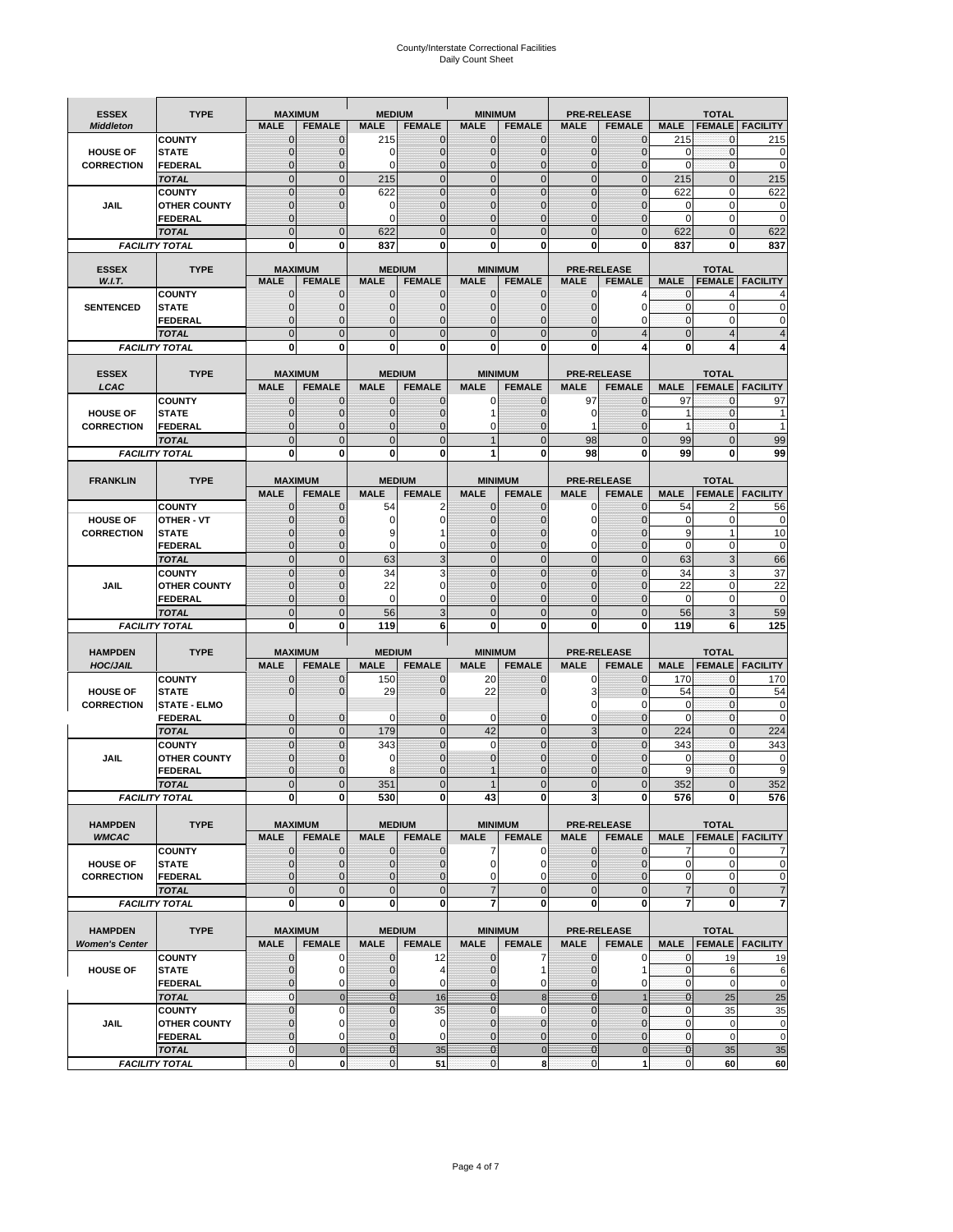| <b>HAMPSHIRE</b>                     | <b>TYPE</b>                    |                             | <b>MAXIMUM</b>              |                            | <b>MEDIUM</b>               |                                | <b>MINIMUM</b>                   |                              | <b>PRE-RELEASE</b>         |                           | <b>TOTAL</b>                 |                            |
|--------------------------------------|--------------------------------|-----------------------------|-----------------------------|----------------------------|-----------------------------|--------------------------------|----------------------------------|------------------------------|----------------------------|---------------------------|------------------------------|----------------------------|
|                                      |                                | <b>MALE</b>                 | <b>FEMALE</b>               | <b>MALE</b>                | <b>FEMALE</b>               | <b>MALE</b>                    | <b>FEMALE</b>                    | <b>MALE</b>                  | <b>FEMALE</b>              | <b>MALE</b>               | <b>FEMALE</b>                | <b>FACILITY</b>            |
|                                      | <b>COUNTY</b>                  | $\mathbf{0}$                | $\mathbf 0$                 | 35                         | $\mathbf{0}$                | 6                              | $\mathbf{0}$                     | 6                            | $\overline{0}$             | 47                        | 0                            | 47                         |
| <b>HOUSE OF</b>                      | <b>STATE</b>                   | $\mathbf 0$                 | 0                           | 3                          | 0                           | $\mathbf 0$                    | $\mathbf 0$                      | 5                            | $\mathbf 0$                | 8                         | $\mathbf{0}$                 | 8                          |
| <b>CORRECTION</b>                    | FEDERAL                        | $\mathbf 0$                 | $\overline{0}$              | 0                          | $\mathbf 0$                 | $\mathbf 0$                    | $\mathbf 0$                      | $\mathbf{0}$                 | $\overline{0}$             | $\mathbf 0$               | $\mathbf{0}$                 | 0                          |
|                                      | <b>TOTAL</b>                   | $\mathbf{0}$                | $\overline{0}$              | 38                         | $\mathbf 0$                 | $6\phantom{1}$                 | $\overline{0}$                   | 11                           |                            | 55                        | $\pmb{0}$                    | 55                         |
|                                      | <b>COUNTY</b>                  |                             | $\mathbf 0$                 | 60                         | $\mathbf 0$                 | $\overline{0}$                 | $\overline{0}$                   | $\mathbf 0$                  | $\mathbf 0$                | 60                        | $\mathbf 0$                  | 60                         |
| <b>JAIL</b>                          | <b>OTHER COUNTY</b>            | 0                           | $\mathbf 0$                 | $\overline{0}$             | $\pmb{0}$                   | $\mathbf{0}$                   | $\mathbf 0$                      | 0                            | $\mathbf 0$                | $\mathbf 0$               | $\mathbf{0}$                 | 0                          |
|                                      | <b>FEDERAL</b>                 | $\mathbf{0}$                | $\mathbf 0$                 | 3                          | 0                           | $\overline{0}$                 | $\mathbf{0}$                     | $\overline{0}$               | $\overline{0}$             | 3                         | $\pmb{0}$                    | 3                          |
|                                      | <b>TOTAL</b>                   | $\mathbf{0}$                | $\mathbf 0$                 | 63                         | $\mathbf 0$                 | $\overline{0}$                 | $\overline{0}$                   | $\mathbf{0}$                 |                            | 63                        | $\mathbf 0$                  | 63                         |
|                                      | <b>FACILITY TOTAL</b>          | 0                           | 0                           | 101                        | 0                           | 6                              | 0                                | 11                           |                            | 118                       | 0                            | 118                        |
|                                      |                                |                             |                             |                            |                             |                                |                                  |                              |                            |                           |                              |                            |
| <b>MIDDLESEX</b>                     | <b>TYPE</b>                    |                             | <b>MAXIMUM</b>              |                            | <b>MEDIUM</b>               |                                | <b>MINIMUM</b>                   |                              | <b>PRE-RELEASE</b>         |                           | <b>TOTAL</b>                 |                            |
| E. Cambridge                         |                                | <b>MALE</b>                 | <b>FEMALE</b>               | <b>MALE</b>                | <b>FEMALE</b>               | <b>MALE</b>                    | <b>FEMALE</b>                    | <b>MALE</b>                  | <b>FEMALE</b>              | <b>MALE</b>               | <b>FEMALE</b>                | <b>FACILITY</b>            |
|                                      | <b>COUNTY</b>                  | 0                           | $\mathbf 0$                 | 0                          | 0                           | 0                              | $\mathbf{0}$                     | 0                            | 0                          | $\mathbf{0}$              | 0                            |                            |
| <b>HOUSE OF</b><br><b>CORRECTION</b> | <b>STATE</b><br><b>FEDERAL</b> | $\pmb{0}$<br>$\mathbf{0}$   | $\mathbf 0$<br>$\mathbf{0}$ | $\mathbf 0$<br>$\mathbf 0$ | $\mathbf 0$<br>$\mathbf{0}$ | $\mathbf{0}$<br>$\mathbf{0}$   | $\mathbf 0$<br>$\mathbf{0}$      | $\mathbf{0}$<br>$\mathbf{0}$ | $\mathbf 0$<br>$\mathbf 0$ | $\pmb{0}$<br>$\mathbf{0}$ | $\mathbf{0}$<br>$\mathbf{0}$ | 0<br>0                     |
|                                      | <b>TOTAL</b>                   | $\mathbf{0}$                | $\overline{0}$              | $\overline{0}$             | $\mathbf 0$                 | $\mathbf{0}$                   | $\mathbf{0}$                     | $\mathbf{0}$                 | $\overline{0}$             | $\pmb{0}$                 | $\mathbf{0}$                 | $\overline{0}$             |
|                                      | <b>COUNTY</b>                  | $\mathbf{0}$                | $\mathbf 0$                 | $\mathbf 0$                | $\mathbf{0}$                | $\mathbf{0}$                   | $\mathbf{0}$                     | $\mathbf{0}$                 | $\mathbf 0$                | $\bf 0$                   | $\pmb{0}$                    | 0                          |
| JAIL                                 | <b>OTHER COUNTY</b>            | $\mathbf{0}$                | $\mathbf 0$                 | $\mathbf 0$                | $\mathbf 0$                 | $\mathbf 0$                    | $\Omega$                         | $\mathbf{0}$                 | $\mathbf 0$                | $\mathbf{0}$              | $\mathbf{0}$                 | 0                          |
|                                      | <b>FEDERAL</b>                 | $\mathbf{0}$                | $\mathbf{0}$                | $\mathbf{0}$               | $\mathbf 0$                 | $\mathbf 0$                    | $\mathbf{0}$                     | $\pmb{0}$                    | $\mathbf 0$                | $\mathbf{0}$              | $\pmb{0}$                    | 0                          |
|                                      | <b>TOTAL</b>                   | $\mathbf{0}$                | $\overline{0}$              | $\mathbf{0}$               | $\mathbf 0$                 | $\mathbf{0}$                   | $\mathbf 0$                      | $\mathbf{0}$                 | $\overline{0}$             | $\mathbf 0$               | $\mathbf 0$                  | $\overline{0}$             |
|                                      | <b>FACILITY TOTAL</b>          | 0                           | 0                           | $\mathbf 0$                | 0                           | 0                              | $\mathbf{0}$                     | $\bf{0}$                     | 0                          | 0                         | 0                            | O                          |
|                                      |                                |                             |                             |                            |                             |                                |                                  |                              |                            |                           |                              |                            |
| <b>MIDDLESEX</b>                     | <b>TYPE</b>                    |                             | <b>MAXIMUM</b>              |                            | <b>MEDIUM</b>               |                                | <b>MINIMUM</b>                   |                              | <b>PRE-RELEASE</b>         |                           | <b>TOTAL</b>                 |                            |
| <b>Billerica</b>                     |                                | <b>MALE</b>                 | <b>FEMALE</b>               | <b>MALE</b>                | <b>FEMALE</b>               | <b>MALE</b>                    | <b>FEMALE</b>                    | <b>MALE</b>                  | <b>FEMALE</b>              | <b>MALE</b>               | <b>FEMALE</b>                | <b>FACILITY</b>            |
|                                      | <b>COUNTY</b>                  | 0                           | $\mathbf 0$                 | 130                        | $\mathbf{0}$                | 17                             | $\mathbf{0}$                     | 30                           | $\overline{0}$             | 177                       | 0                            | 177                        |
| <b>HOUSE OF</b>                      | <b>STATE</b>                   | 0                           | $\overline{0}$              | 0                          | $\mathbf{0}$                | $\mathbf 0$                    | $\mathbf{0}$                     | 0                            | $\overline{0}$             | 0                         | $\mathbf 0$                  | 0                          |
| <b>CORRECTION</b>                    | <b>FEDERAL</b>                 | 0                           | $\mathbf 0$                 | $\Omega$                   | $\mathbf{0}$                | 0                              | $\mathbf{0}$                     | $\mathbf 0$                  | $\mathbf 0$                | $\mathbf 0$               | $\pmb{0}$                    | 0                          |
|                                      | <b>TOTAL</b>                   | $\mathbf{0}$                | $\overline{0}$              | 130                        | $\mathbf{0}$                | 17                             | $\mathbf 0$                      | 30                           | $\overline{0}$             | 177                       | $\mathbf{0}$                 | 177                        |
|                                      | <b>COUNTY</b>                  | $\mathbf 0$                 | $\overline{0}$              | 381                        | $\overline{0}$              | $\overline{0}$                 | $\overline{0}$                   | $\mathbf 0$                  | $\overline{0}$             | 381                       | $\mathbf 0$                  | 381                        |
| <b>JAIL</b>                          | <b>OTHER COUNTY</b>            | 0                           | 0                           | 0                          | 0                           | $\mathbf 0$                    | $\overline{0}$                   | 0                            | 0                          | 0                         | 0                            | 0                          |
|                                      | <b>FEDERAL</b>                 | 0                           | $\overline{0}$              | $\Omega$                   | $\overline{0}$              | $\overline{0}$                 | $\overline{0}$                   | 0                            | $\overline{0}$             | $\mathbf 0$               | $\mathbf{0}$                 | 0                          |
|                                      | <b>TOTAL</b>                   | $\mathbf 0$                 | $\mathbf 0$                 | 381                        | $\mathbf 0$                 | $\overline{0}$                 | $\mathbf 0$                      | $\mathbf{0}$                 | $\mathbf 0$                | 381                       | $\mathbf 0$                  | 381                        |
|                                      | <b>FACILITY TOTAL</b>          |                             | 0                           | 511                        | 0                           | 17                             | 0                                | 30                           | 0                          | 558                       | 0                            | 558                        |
|                                      |                                |                             |                             |                            |                             |                                |                                  |                              |                            |                           |                              |                            |
|                                      |                                |                             |                             |                            |                             |                                |                                  |                              |                            |                           |                              |                            |
| <b>NORFOLK</b>                       | <b>TYPE</b>                    |                             | <b>MAXIMUM</b>              |                            | <b>MEDIUM</b>               |                                | <b>MINIMUM</b>                   |                              | <b>PRE-RELEASE</b>         |                           | <b>TOTAL</b>                 |                            |
| Dedham / RT 128                      |                                | <b>MALE</b>                 | <b>FEMALE</b>               | <b>MALE</b>                | <b>FEMALE</b>               | <b>MALE</b>                    | <b>FEMALE</b>                    | <b>MALE</b>                  | <b>FEMALE</b>              | <b>MALE</b>               | <b>FEMALE</b>                | <b>FACILITY</b>            |
|                                      | <b>COUNTY</b>                  | $\mathbf{0}$                | $\mathbf 0$                 | 89                         | $\mathbf{0}$                | 0                              | $\mathbf{0}$                     | 15                           | $\overline{0}$             | 104                       | 0                            | 104                        |
| <b>HOUSE OF</b>                      | <b>STATE</b>                   | $\mathbf{0}$                | $\overline{0}$              | $\mathbf 0$                | $\overline{0}$              | $\mathbf 0$                    | $\mathbf{0}$                     | 0                            | $\overline{0}$             | 0                         | $\mathbf 0$                  |                            |
| <b>CORRECTION</b>                    | <b>FEDERAL</b>                 | 0                           | 0                           | 0                          | 0                           | 0                              | $\overline{0}$                   | 0                            | 0                          | 0                         | $\bf{0}$                     | 0                          |
|                                      | <b>TOTAL</b>                   | $\mathbf 0$                 | $\mathbf 0$                 | 89                         | $\overline{0}$              | $\mathbf 0$                    | $\overline{0}$                   | 15                           | $\overline{0}$             | 104                       | $\mathbf{0}$                 | 104                        |
|                                      | <b>COUNTY</b>                  | $\mathbf{0}$                | $\overline{0}$              | 162                        | $\overline{0}$              | $\overline{0}$                 | $\overline{0}$                   | $\mathbf 0$                  | $\overline{0}$             | 162                       | $\mathbf 0$                  | 162                        |
| <b>JAIL</b>                          | INS                            | $\mathbf 0$<br>$\mathbf{0}$ | 0<br>$\overline{0}$         | $\mathbf 0$                | 0<br>$\overline{0}$         | $\mathbf{0}$<br>$\overline{0}$ | $\overline{0}$<br>$\overline{0}$ | 0<br>$\overline{0}$          | 0<br>$\mathbf 0$           | 0                         | 0<br>$\mathbf{0}$            | 0                          |
|                                      | FEDERAL<br><b>TOTAL</b>        | $\mathbf 0$                 | $\overline{0}$              | 55<br>217                  | $\overline{0}$              | $\overline{0}$                 | $\overline{0}$                   | $\overline{0}$               | $\overline{0}$             | 55                        | $\overline{0}$               | 55                         |
|                                      | <b>FACILITY TOTAL</b>          | 0                           | 0                           | 306                        | 0                           | 0                              | $\mathbf 0$                      | 15                           | 0                          | 217<br>321                | 0                            | 217<br>321                 |
|                                      |                                |                             |                             |                            |                             |                                |                                  |                              |                            |                           |                              |                            |
| <b>NORFOLK</b>                       | <b>TYPE</b>                    |                             | <b>MAXIMUM</b>              |                            | <b>MEDIUM</b>               |                                | <b>MINIMUM</b>                   |                              | <b>PRE-RELEASE</b>         |                           | <b>TOTAL</b>                 |                            |
| <b>Braintree</b>                     |                                | <b>MALE</b>                 | <b>FEMALE</b>               | <b>MALE</b>                | <b>FEMALE</b>               | <b>MALE</b>                    | <b>FEMALE</b>                    | <b>MALE</b>                  | <b>FEMALE</b>              | <b>MALE</b>               | <b>FEMALE</b>                | <b>FACILITY</b>            |
|                                      | <b>COUNTY</b>                  | 0                           | $\mathbf 0$                 | $\mathbf 0$                | 0                           | 0                              | $\mathbf{0}$                     | 0                            | 0                          | 0                         | 0                            | 0                          |
| <b>HOUSE OF</b>                      | <b>STATE</b>                   | $\mathbf{0}$                | $\mathbf{0}$                | $\mathbf{O}$               | $\overline{0}$              | $\mathbf{0}$                   | $\overline{0}$                   | $\mathbf{0}$                 | $\overline{0}$             | $\mathbf{0}$              | $\mathbf{O}$                 | 0                          |
| <b>CORRECTION</b>                    | FEDERAL                        | $\mathbf 0$                 | 0                           | $\mathbf 0$                | $\bf{0}$                    | $\mathbf 0$                    | $\overline{0}$                   | 0                            | $\mathbf 0$                | $\mathbf 0$               | $\mathbf 0$                  | 0                          |
|                                      | <b>TOTAL</b>                   | $\pmb{0}$                   | $\mathbf 0$                 | $\mathbf 0$                | $\mathbf 0$                 | $\mathbf 0$                    | $\mathbf 0$                      | $\mathbf 0$                  | $\pmb{0}$                  | $\mathbf 0$               | $\pmb{0}$                    | $\mathbf 0$                |
|                                      | <b>FACILITY TOTAL</b>          | $\mathbf 0$                 | 0                           | $\mathbf{0}$               | 0                           | 0                              | <sub>0</sub>                     | $\mathbf 0$                  | 0                          | $\mathbf 0$               | $\mathbf 0$                  | $\mathbf{0}$               |
|                                      |                                |                             |                             |                            |                             |                                |                                  |                              |                            |                           |                              |                            |
| <b>PLYMOUTH</b>                      | <b>TYPE</b>                    |                             | <b>MAXIMUM</b>              |                            | <b>MEDIUM</b>               |                                | <b>MINIMUM</b>                   |                              | <b>PRE-RELEASE</b>         |                           | <b>TOTAL</b>                 |                            |
|                                      |                                | <b>MALE</b>                 | <b>FEMALE</b>               | <b>MALE</b>                | <b>FEMALE</b>               | <b>MALE</b>                    | <b>FEMALE</b>                    | <b>MALE</b>                  | <b>FEMALE</b>              | <b>MALE</b>               |                              | <b>FEMALE</b> FACILITY     |
|                                      | <b>COUNTY</b>                  | $\mathbf{0}$                | $\mathbf{0}$                | 96                         | $\mathbf 0$                 | 0                              | $\mathbf{O}$                     | $\mathbf 0$                  | $\mathbf{0}$               | 96                        | $\mathbf 0$                  | 96                         |
| <b>HOUSE OF</b>                      | <b>STATE</b>                   | $\mathbf 0$                 | $\mathbf 0$                 | 46                         | $\pmb{0}$                   | $\pmb{0}$                      | $\mathbf 0$                      | $\mathbf 0$                  | $\overline{0}$             | 46                        | $\mathbf 0$                  | 46                         |
| <b>CORRECTION</b>                    | <b>FEDERAL</b>                 | $\mathbf{0}$                | $\mathbf 0$                 | 0                          | $\mathbf 0$                 | $\mathbf 0$                    | $\mathbf{0}$                     | 0                            | $\overline{0}$             | $\mathbf 0$               | $\mathbf 0$                  | $\pmb{0}$                  |
|                                      | <b>DYS</b>                     | $\pmb{0}$                   | $\mathbf{0}$                | 0                          | $\pmb{0}$                   | $\mathbf 0$                    | $\mathbf{0}$                     | $\mathbf 0$                  | $\mathbf 0$                | $\mathbf 0$               | $\overline{0}$               | $\mathbf 0$                |
|                                      | <b>TOTAL</b>                   | $\mathbf 0$                 | $\mathbf 0$                 | 142                        | $\mathbf 0$                 | $\mathbf 0$                    | $\mathbf 0$                      | $\mathbf 0$                  | $\pmb{0}$                  | 142                       | $\mathbf{0}$                 | 142                        |
|                                      | <b>COUNTY</b>                  | $\pmb{0}$                   | $\mathbf 0$                 | 164                        | $\mathbf 0$                 | $\mathbf{0}$                   | $\overline{0}$                   | $\mathbf 0$                  | $\pmb{0}$                  | 164                       | $\mathbf 0$                  | 164                        |
| JAIL                                 | <b>OTHER COUNTY</b>            | $\mathbf{0}$                | $\mathbf 0$                 | 146                        | $\pmb{0}$                   | $\mathbf 0$                    | $\overline{0}$                   | 0                            | $\mathbf 0$                | 146                       | $\bf{0}$                     | 146                        |
|                                      | <b>FEDERAL</b>                 | $\mathbf 0$<br>$\mathbf{0}$ | $\mathbf 0$<br>$\mathbf 0$  | 153<br>0                   | 0<br>$\mathbf{0}$           | $\mathbf 0$<br>$\mathbf 0$     | $\mathbf 0$<br>$\overline{0}$    | $\mathbf 0$<br>$\mathbf 0$   | $\mathbf 0$<br>$\mathbf 0$ | 153<br>$\mathbf 0$        | $\mathbf{0}$<br>$\mathbf{0}$ | 153                        |
|                                      | 52A's<br>Non 52A's             | $\mathbf 0$                 | $\mathbf{0}$                | 0                          | 0                           | $\mathbf 0$                    | $\overline{0}$                   | $\mathbf 0$                  | $\mathbf 0$                | $\mathbf 0$               | $\mathbf 0$                  | $\mathbf 0$<br>$\mathbf 0$ |
|                                      | <b>TOTAL</b>                   | $\mathbf{0}$                | $\mathbf 0$                 | 463                        | $\overline{0}$              | $\mathbf 0$                    | $\overline{0}$                   | $\mathbf 0$                  | $\pmb{0}$                  | 463                       | $\pmb{0}$                    | 463                        |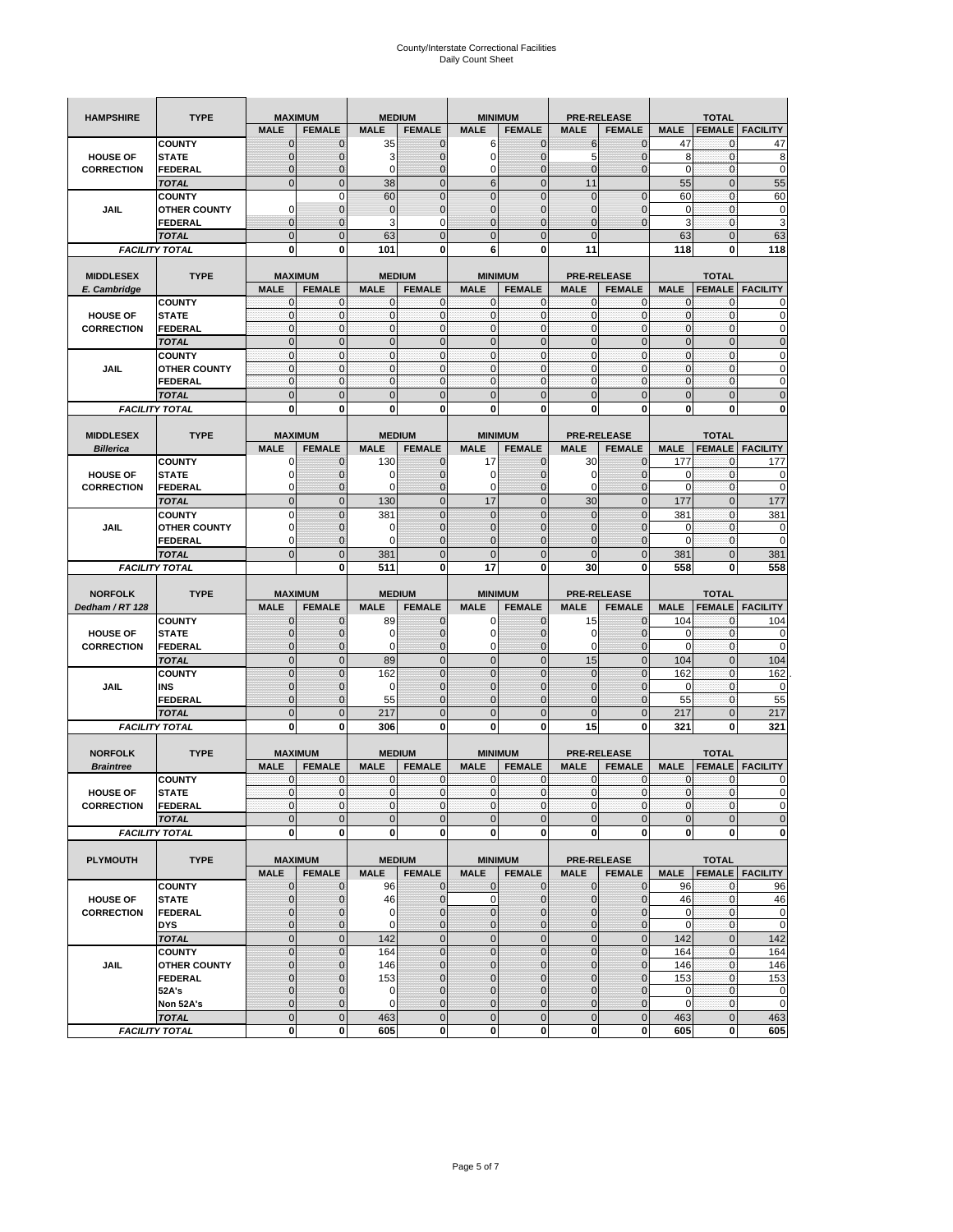# County/Interstate Correctional Facilities Daily Count Sheet

| <b>SUFFOLK</b>        | <b>TYPE</b>           |                              | <b>MAXIMUM</b> |             | <b>MEDIUM</b> |                | <b>MINIMUM</b> |              | <b>PRE-RELEASE</b> |             | <b>TOTAL</b>  |                 |
|-----------------------|-----------------------|------------------------------|----------------|-------------|---------------|----------------|----------------|--------------|--------------------|-------------|---------------|-----------------|
| <b>Nashua Street</b>  |                       | <b>MALE</b>                  | <b>FEMALE</b>  | <b>MALE</b> | <b>FEMALE</b> | <b>MALE</b>    | <b>FEMALE</b>  | <b>MALE</b>  | <b>FEMALE</b>      | <b>MALE</b> | <b>FEMALE</b> | <b>FACILITY</b> |
|                       | <b>COUNTY</b>         | $\Omega$                     | $\mathbf{0}$   | 405         | $\Omega$      | $\mathbf{0}$   | $\Omega$       | $\mathbf{0}$ | $\Omega$           | 405         | $\Omega$      | 405             |
| JAIL                  | <b>OTHER COUNTY</b>   | $\Omega$                     | $\Omega$       | $\Omega$    | 0             | $\Omega$       | $\Omega$       | $\Omega$     | $\Omega$           | $\Omega$    | $\Omega$      | $\mathbf 0$     |
|                       | <b>FEDERAL</b>        | $\mathbf{0}$                 | $\mathbf{0}$   | 0           | 0             | $\mathbf{0}$   | $\mathbf{0}$   | $\mathbf 0$  | $\mathbf{0}$       | $\Omega$    | 0             | 0               |
|                       | <b>TOTAL</b>          | $\Omega$                     | $\Omega$       | 405         | $\Omega$      | $\overline{0}$ | $\Omega$       | $\Omega$     | $\Omega$           | 405         | $\Omega$      | 405             |
|                       | <b>FACILITY TOTAL</b> | 0                            | $\mathbf{0}$   | 405         | $\bf{0}$      | $\mathbf{0}$   | $\bf{0}$       | $\mathbf{0}$ | 0                  | 405         | 0             | 405             |
|                       |                       |                              |                |             |               |                |                |              |                    |             |               |                 |
| <b>SUFFOLK</b>        | <b>TYPE</b>           |                              | <b>MAXIMUM</b> |             | <b>MEDIUM</b> |                | <b>MINIMUM</b> |              | <b>PRE-RELEASE</b> |             | <b>TOTAL</b>  |                 |
| South Bay             |                       | <b>MALE</b>                  | <b>FEMALE</b>  | <b>MALE</b> | <b>FEMALE</b> | <b>MALE</b>    | <b>FEMALE</b>  | <b>MALE</b>  | <b>FEMALE</b>      | <b>MALE</b> | <b>FEMALE</b> | <b>FACILITY</b> |
|                       | <b>COUNTY</b>         | $\Omega$                     | $\mathbf{0}$   | 321         | 117           | $\mathbf{0}$   | $\mathbf{0}$   | 3            | 2                  | 324         | 119           | 443             |
| <b>HOUSE OF</b>       | <b>STATE</b>          |                              | $\overline{0}$ | $\Omega$    |               | $\Omega$       | O              | $\Omega$     | $\Omega$           | $\Omega$    |               | 1               |
| <b>CORRECTION</b>     | <b>FEDERAL</b>        | $\Omega$                     | $\overline{0}$ | 0           | $\Omega$      | $\mathbf{0}$   | $\Omega$       | $\Omega$     | 0                  | $\Omega$    | $\Omega$      | $\Omega$        |
|                       | <b>TOTAL</b>          | $\Omega$                     | $\overline{0}$ | 321         | 118           | $\mathbf{0}$   | $\mathbf{0}$   | 3            | $\overline{2}$     | 324         | 120           | 444             |
|                       | <b>FACILITY TOTAL</b> | 0                            | 0              | 321         | 118           | $\mathbf{0}$   | 0              | 3            | $\mathbf{2}$       | 324         | 120           | 444             |
|                       |                       |                              |                |             |               |                |                |              |                    |             |               |                 |
| <b>WORCESTER</b>      |                       |                              | <b>MAXIMUM</b> |             | <b>MEDIUM</b> |                | <b>MINIMUM</b> |              | <b>PRE-RELEASE</b> |             | <b>TOTAL</b>  |                 |
|                       |                       | <b>MALE</b>                  | <b>FEMALE</b>  | <b>MALE</b> | <b>FEMALE</b> | <b>MALE</b>    | <b>FEMALE</b>  | <b>MALE</b>  | <b>FEMALE</b>      | <b>MALE</b> | <b>FEMALE</b> | <b>FACILITY</b> |
|                       | <b>COUNTY</b>         |                              |                |             |               |                |                |              |                    | 238         | $\Omega$      | 238             |
| <b>HOUSE OF</b>       | <b>STATE</b>          |                              |                |             |               |                |                |              |                    | 0           | 0             | 0               |
| <b>CORRECTION</b>     | FEDERAL               |                              |                |             |               |                |                |              |                    | $\Omega$    | $\Omega$      | 0               |
|                       | <b>TOTAL</b>          | $\Omega$                     | $\mathbf{0}$   | $\Omega$    | $\mathbf 0$   | $\mathbf{0}$   | $\mathbf{0}$   | $\mathbf{0}$ | $\Omega$           | 238         | $\mathbf{0}$  | 238             |
|                       | <b>COUNTY</b>         |                              |                |             |               |                |                |              |                    | 262         | $\Omega$      | 262             |
| <b>JAIL</b>           | <b>OTHER COUNTY</b>   |                              |                |             |               |                |                |              |                    | $\Omega$    | $\Omega$      | 0               |
|                       | FEDERAL               |                              |                |             |               |                |                |              |                    | $\Omega$    | $\Omega$      | $\mathbf 0$     |
|                       | <b>TOTAL</b>          | $\cap$                       | $\Omega$       | $\Omega$    | $\mathbf{0}$  | $\mathbf{0}$   | $\Omega$       | $\Omega$     | $\Omega$           | 262         | $\Omega$      | 262             |
|                       | <b>FACILITY TOTAL</b> | $\Omega$                     | 0              | $\Omega$    | 0             | $\mathbf{0}$   | $\bf{0}$       | $\mathbf 0$  | 0                  | 500         | O             | 500             |
|                       |                       |                              |                |             |               |                |                |              |                    |             |               |                 |
| <b>FEDERAL BUREAU</b> |                       | <b>STATE</b>                 |                |             |               |                |                |              |                    |             |               |                 |
| OF PRISONS            | <b>TYPE</b>           | <b>TOTAL</b><br><b>STATE</b> | 11             |             |               |                |                |              |                    |             |               |                 |
| <b>DYS</b>            | <b>TYPE</b>           | <b>TOTAL</b>                 | $\mathbf{1}$   |             |               |                |                |              |                    |             |               |                 |
|                       |                       |                              |                |             |               |                |                |              |                    |             |               |                 |
|                       |                       | <b>STATE</b>                 |                |             |               |                |                |              |                    |             |               |                 |

\*Data for county facilities is provided by the MA County Sheriffs.